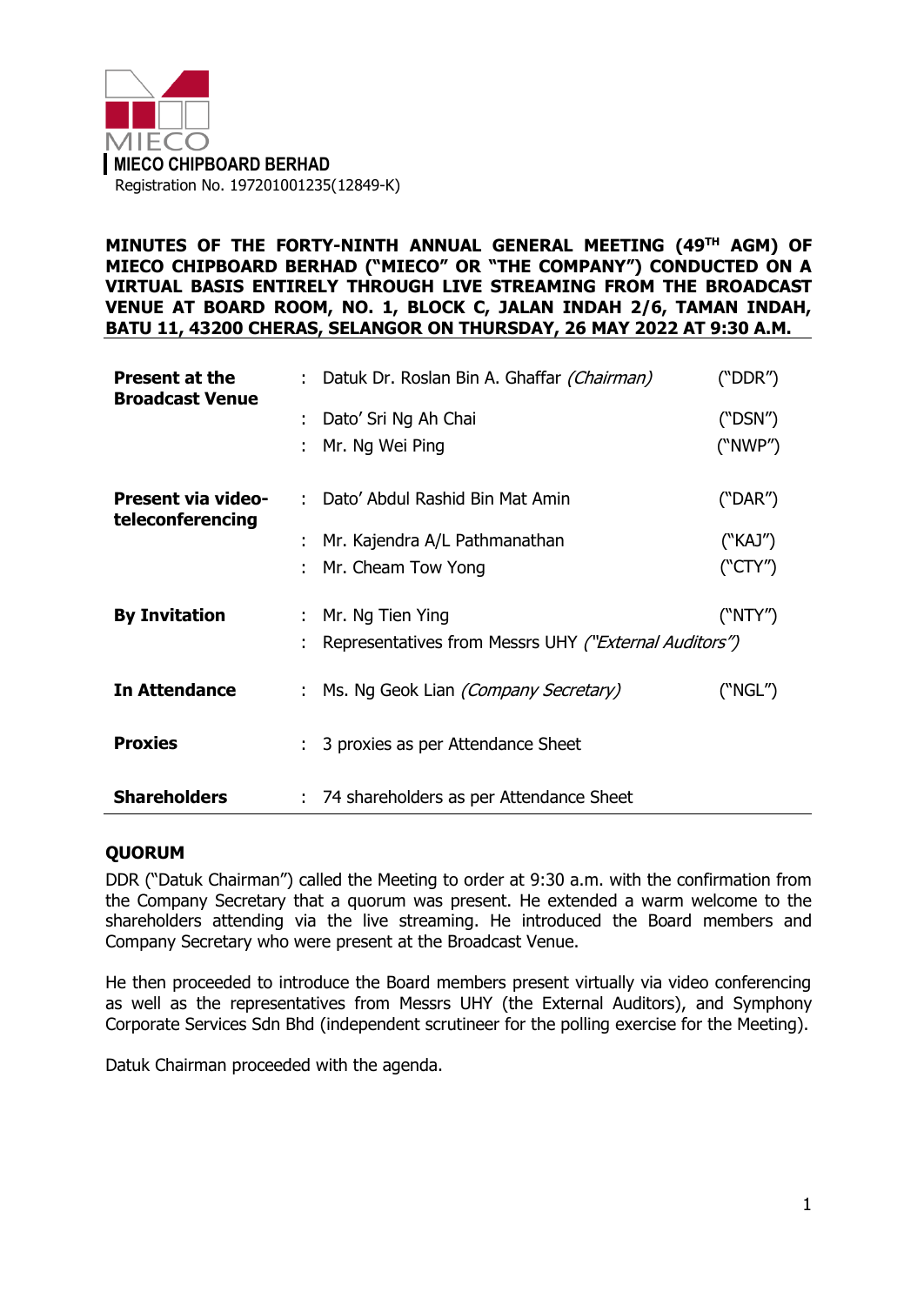Registration No. 197201001235(12849-K)

Minutes of the 49<sup>th</sup> Annual General Meeting held on 26 May 2022 - cont'd

## **NOTICE OF MEETING**

Datuk Chairman stated that timely notice of the AGM had been given in accordance with the Company's Constitution. The Notice convening the AGM was taken as read with the consent of the Meeting.

Datuk Chairman informed that the Listing Requirements of Bursa Malaysia Securities Berhad has mandated poll voting for all resolutions set out in the notice of general meetings.

Pursuant to the above and Section 330 of the Companies Act 2016 ("**the Act**"), Datuk Chairman exercised his right to direct the vote on all resolutions of this Meeting to be conducted by way of poll using electronic means. Datuk Chairman informed that the Share Registrar, Metra Management Sdn. Bhd., has been appointed to act as the Poll Administrator and Symphony Corporate Services Sdn. Bhd. has been appointed as the Independent Scrutineer to verify the results of the poll voting. He then informed that the poll voting was carried out through the Remote Participation and Voting ("RPV") facilities. Datuk Chairman also informed that the Board will endeavour to answer all questions raised by shareholders via the Q&A platform and the responses will be emailed for those questions not answered during the meeting.

Datuk Chairman informed that the voting on the resolutions can be done at any time during the meeting or at the end of the meeting. Datuk Chairman then announced that the online remote voting via the RPV was opened and remained open until the voting session was closed.

## **1.0 REPORTS AND AUDITED FINANCIAL STATEMENTS FOR THE YEAR ENDED 31 DECEMBER 2021**

Datuk Chairman briefed the shareholders that, this agenda item does not require a vote, however, the Directors' Report and Audited Financial Statements which have been forwarded to the shareholders were open for discussion.

There being no questions from the Q&A platform, Datuk Chairman hereby declared that the Audited Financial Statements of the Company for the financial year ended 31 December 2021 together with the Reports of the Directors and the Auditors thereon be and are hereby received.

### **2.0 PAYMENT OF DIRECTORS' FEES AND BENEFITS**

Datuk Chairman informed the Meeting that the Board of MIECO has recommended the payment up to an amount of RM300,000.00 as the payment of Directors' Fees and Benefits to the Non-Executive Directors from 27 May 2022 until the next Annual General Meeting of the Company.

The total estimated amount of Directors' Fees and Benefits payable to Non-Executive Directors was calculated based on the size of the current Board of Directors and the number of scheduled meetings for the period from 27 May 2022, being the day after the 49<sup>th</sup> AGM until the next Annual General Meeting and other benefits. This authority, unless revoked or varied by the Company in a general meeting will expire at the conclusion of the next Annual General Meeting of the Company.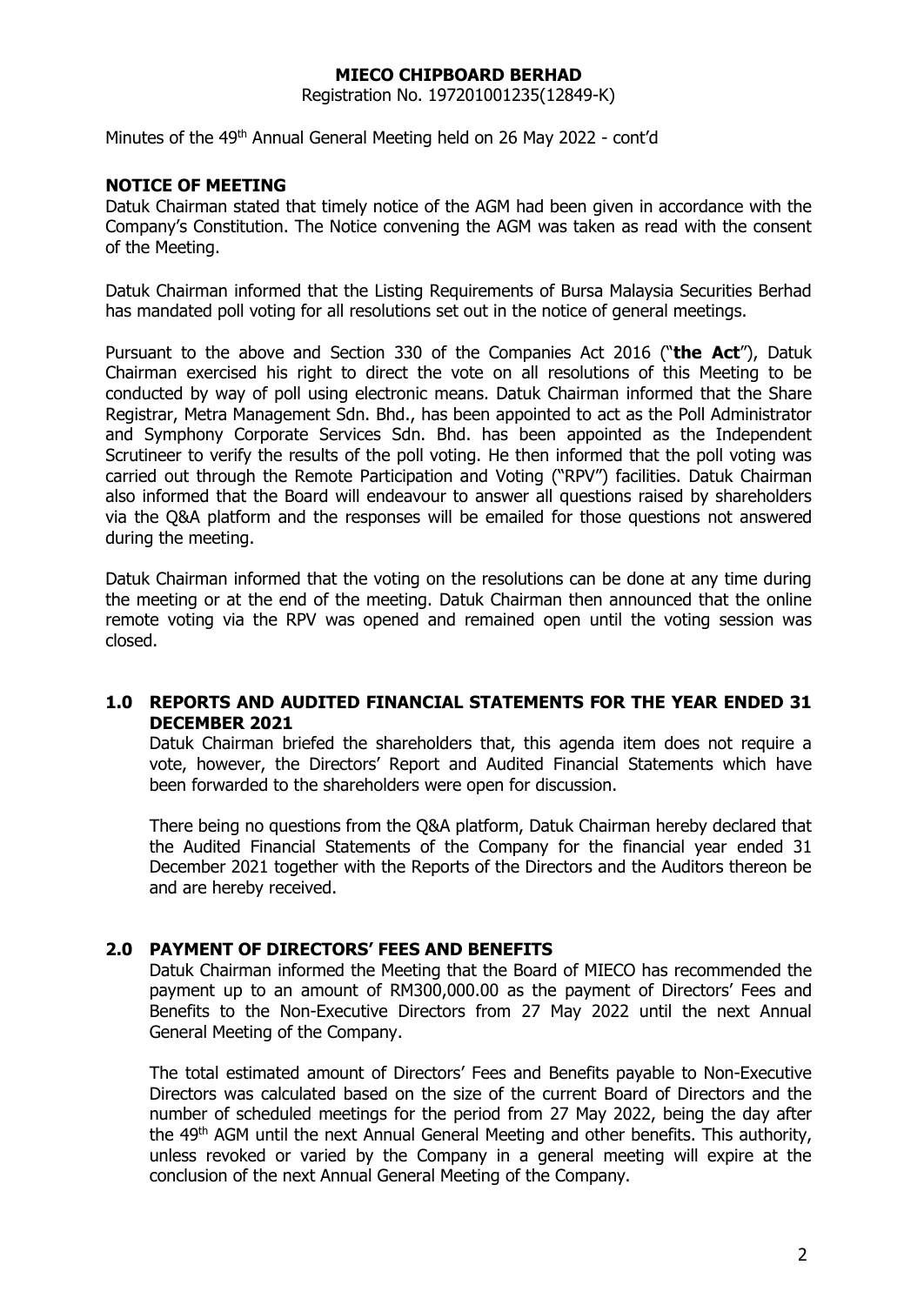Registration No. 197201001235(12849-K)

Minutes of the 49<sup>th</sup> Annual General Meeting held on 26 May 2022 - cont'd

There being no questions from the Q&A platform, Datuk Chairman proceeded with the next agenda.

## **3.0 RE-ELECTION OF DIRECTORS**

### **(i) Re-election of Mr. Cheam Tow Yong**

Datuk Chairman informed the Meeting that the next item in the agenda was to reelect Mr. Cheam Tow Yong, who retire by rotation in accordance with Clause 103 of the Company's Constitution. Mr. Cheam Tow Yong being eligible for re-election, has offered himself for re-election.

### **(ii) Re-election of Mr. Ng Wei Ping**

Datuk Chairman informed the Meeting that this agenda was to re-elect Mr. Ng Wei Ping, who retire by rotation in accordance with Clause 103 of the Company's Constitution. Mr. Ng Wei Ping being eligible for re-election, has offered himself for re-election.

There being no questions from the Q&A platform, Datuk Chairman proceeded with the next agenda.

### **4.0 RE-APPOINTMENT OF AUDITORS**

Datuk Chairman briefed that the proposed adoption of the Ordinary Resolution was to re-appoint Messrs UHY, who had given their consent for re-appointment as auditors of the Company for the ensuing year and to authorise the Directors to fix their remuneration.

There being no questions from the Q&A platform, Datuk Chairman proceeded with the next agenda.

Datuk Chairman highlighted to the Meeting that the remaining three resolutions no. 5, 6 and 7 were conducted as special business.

### **5.0 AUTHORITY TO ISSUE SHARES PURSUANT TO SECTION 75 AND SECTION 76 OF THE COMPANIES ACT, 2016**

Datuk Chairman briefed the Meeting that the proposed adoption of the Ordinary Resolution was primarily to give flexibility to the Board of Directors to issue and allot shares at any time in their absolution discretion without convening a general meeting.

There being no questions from the Q&A platform, Datuk Chairman proceeded with the next agenda.

### **6.0 PROPOSED RENEWAL OF SHAREHOLDERS' MANDATE FOR RECURRENT RELATED PARTY TRANSACTIONS OF A REVENUE OR TRADING NATURE ("PROPOSED SHAREHOLDERS' MANDATE")**

Datuk Chairman explained that the proposed adoption of the Ordinary Resolution was primarily to enable the Company to enter into Recurrent Related Party Transactions ("RRPT(s)") of a Revenue or Trading Nature in the ordinary course of business, on arm's length basis and on normal commercial terms which were not more favourable to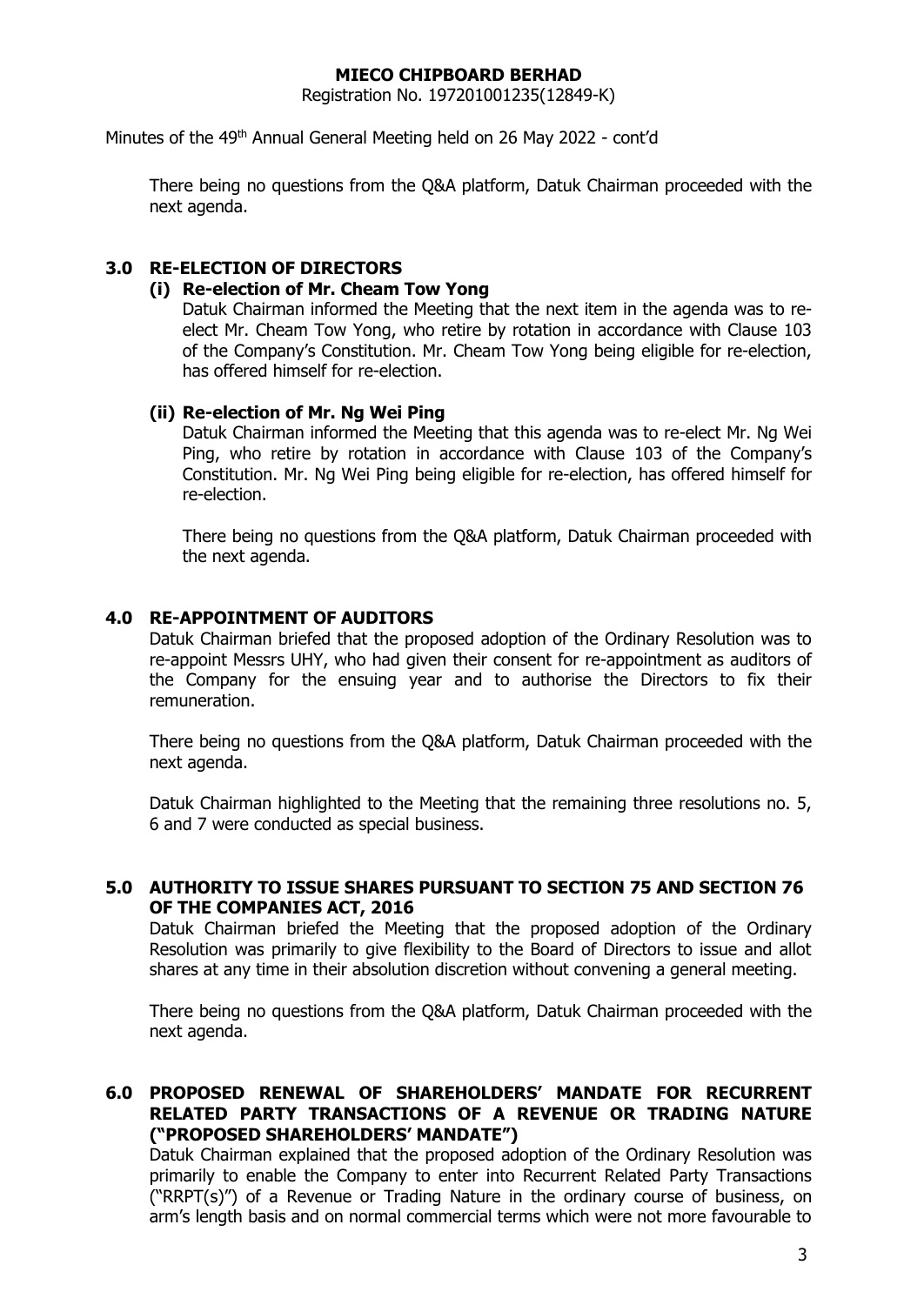Registration No. 197201001235(12849-K)

Minutes of the 49<sup>th</sup> Annual General Meeting held on 26 May 2022 - cont'd

the related parties than those generally available to the public and were not detrimental to the minority shareholders of the Company pursuant to the provision Listing Requirements of Bursa Malaysia Securities Berhad.

Datuk Chairman highlighted that Dato' Sri Ng Ah Chai, being the interested Major Shareholder and Director as well as Mr. Ng Wei Ping, being the interested Director in the RRPT(s) have abstained and will continue to abstain from all deliberations and voting on the resolution pertaining to the Proposed Shareholders' Mandate.

AND THAT Dato' Sri Ng Ah Chai and Mr. Ng Wei Ping have undertaken to ensure that persons connected to them will abstain from voting on the Proposed Shareholders' Mandate at this Meeting.

There being no questions from the Q&A platform, Datuk Chairman proceeded with the next agenda.

### **7.0 PROPOSED RENEWAL OF AUTHORITY FOR THE COMPANY TO PURCHASE ITS OWN SHARES**

Datuk Chairman informed the Meeting that the proposed adoption of the Ordinary Resolution was to allow the Company to purchase up to 10% of the total number of issued shares of the Company by utilising the funds allocated which shall not exceed the aggregate of the retained profits of the Company.

There being no questions from the Q&A platform, Datuk Chairman proceeded with the next agenda.

#### **8.0 OTHER BUSINESS**

Datuk Chairman, with the confirmation from the Company Secretary that there was no other ordinary business to transact, then proceeded with the Voting Session.

### **9.0 POLLING PROCESS**

At this juncture, the step-by-step guide together with a short audio clip on the online voting module through the RPV facilities provided by Metra Management Sdn. Bhd. was played.

Datuk Chairman then proceeded to the polling process and recapped that the shareholders could submit their votes at the commencement of the Meeting.

Datuk Chairman reminded the shareholders who had yet to cast their votes, to submit their votes via the RPV facility as the voting session would end in 5 minutes.

After 5 minutes, Datuk Chairman announced that the online voting session for the Meeting closed.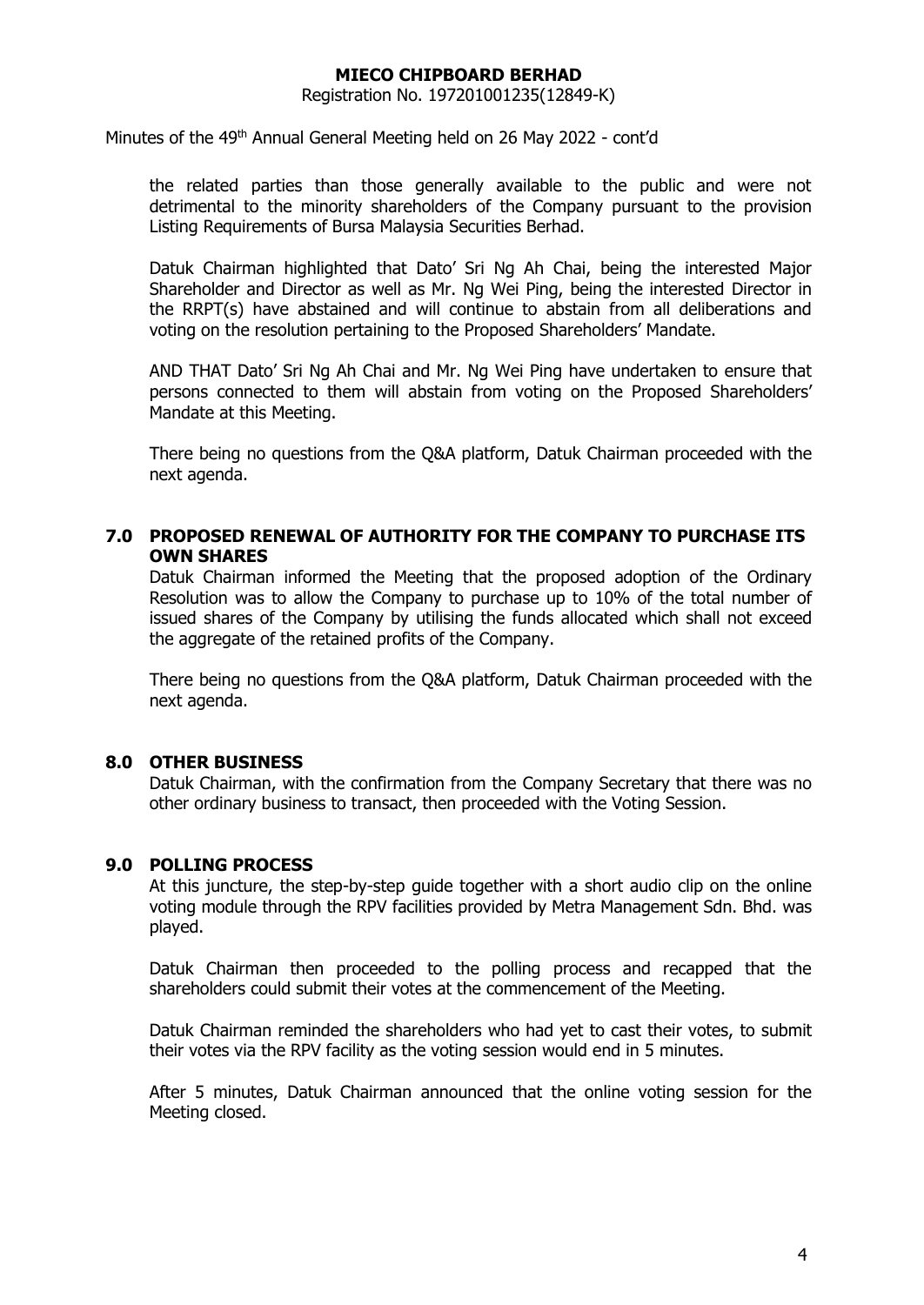Registration No. 197201001235(12849-K)

Minutes of the 49<sup>th</sup> Annual General Meeting held on 26 May 2022 - cont'd

## **10.0 POLL RESULTS**

Datuk Chairman called the Meeting to order.

Datuk Chairman commented that prior to the announcement of the poll results, he would like to highlight that the Management have received a number of questions from the shareholders of the Company.

The followings were the Company's response to all questions raised by the shareholders : -

| <b>Questions</b>                           | <b>Responses</b>                                                                                                                                                                                                   |
|--------------------------------------------|--------------------------------------------------------------------------------------------------------------------------------------------------------------------------------------------------------------------|
| <b>From Khong Seng Kong:</b>               |                                                                                                                                                                                                                    |
| dividend distribution in the recent years? | What is the reason that there has been no   Due to the uncertainty of the overall<br>operating environment, the Board is of the<br>opinion that it is more prudent to conserve<br>cash for any future contingency. |

| <b>From Ho Xi Wen:</b>                                                                             |                                                                                                                                                                                                                                                                                                                                         |
|----------------------------------------------------------------------------------------------------|-----------------------------------------------------------------------------------------------------------------------------------------------------------------------------------------------------------------------------------------------------------------------------------------------------------------------------------------|
| What is the Company's outlook for the<br>year 2022?                                                | The Company's outlook for year 2022 is<br>very challenging as there is still no end in<br>sight to all the global events that has<br>the<br>Company's<br>affected<br>operating<br>environment. In particular, the Company's<br>raw material costs are very volatile. The<br>Board will work diligently to mitigate these<br>challenges. |
| Given the rise in inflation, what action has<br>the Company taken to protect the profit<br>margin? | Though costs have risen, most of the cost<br>increase has been absorbed by higher<br>average selling price of the Company's<br>products. At the<br>same<br>time,<br>the<br>Management is working closely with the<br>suppliers to control the costs.                                                                                    |
| What is the latest wood pricing trend?                                                             | The price of the wood raw material has<br>been very volatile and generally on an<br>uptrend. The volatility makes it more<br>difficult for the Company's production<br>planning though the Company have been<br>able to increase the average selling price<br>to absorb this increase.                                                  |
| What is the impact of increment in the<br>minimum wages to the Group?                              | This will result in an increase in the labour<br>cost however, the impact is manageable<br>as the labour cost is only a small portion<br>of the Company's overall production cost.                                                                                                                                                      |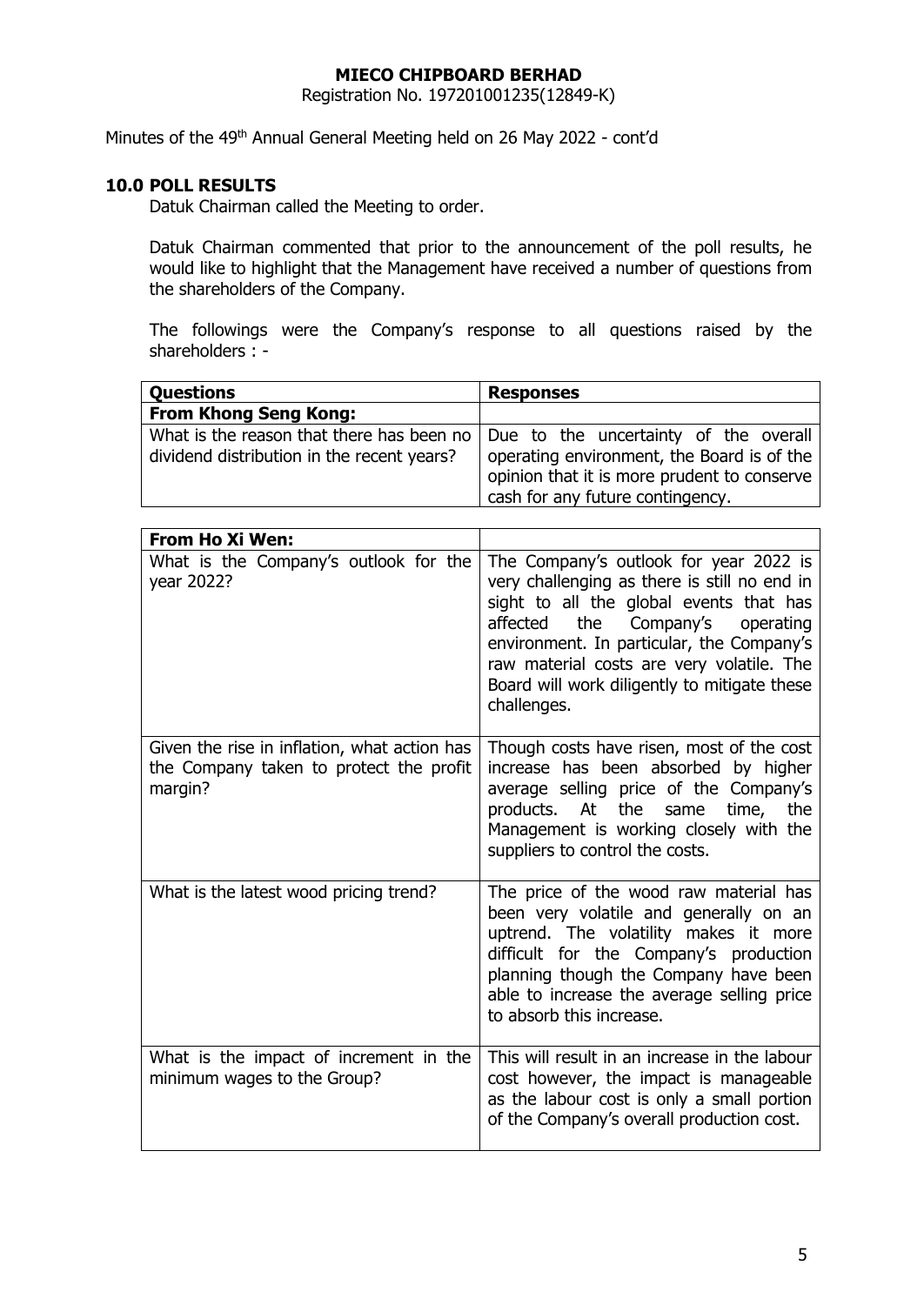Registration No. 197201001235(12849-K)

Minutes of the 49<sup>th</sup> Annual General Meeting held on 26 May 2022 - cont'd

|            | Can shareholder expect a better result in The global developments are currently |
|------------|---------------------------------------------------------------------------------|
| year 2022? | unpredictable and liable to sudden change                                       |
|            | at any time. The Board's focus is to do our                                     |
|            | best to protect and ensure that the                                             |
|            | Group's business and operations will                                            |
|            | sustain through these unprecedented                                             |
|            | times.                                                                          |

| From Chong Kum Fatt, Lee Chong<br>Sing, and Lee Eng Fock: |                                                                                                                                                                                                                                                                                                                    |
|-----------------------------------------------------------|--------------------------------------------------------------------------------------------------------------------------------------------------------------------------------------------------------------------------------------------------------------------------------------------------------------------|
| ups/food vouchers.                                        | Requisition for e-vouchers/e-wallet top Thank you for participating in the<br>Company's 49 <sup>th</sup> Annual General Meeting.<br>There are no e-vouchers/e-wallet top<br>ups/food vouchers given for this virtual<br>Annual General Meeting however, the<br>Company will consider these for future<br>meetings. |

There being no further questions from the Q&A platform, Datuk Chairman proceeded with the announcement of the voting results. Datuk Chairman declared that all the 7 ordinary resolutions in this AGM were CARRIED. The detail of the voting results were as follows:-

#### Ordinary Resolution 1

| Voted               | For         | Against |
|---------------------|-------------|---------|
| No. of Shareholders |             | 20      |
| No. of Shares       | 622,006,465 | 26,102  |
| % of Voted Shares   | 99.9958     | 0.0042  |
| Result              | Accepted    |         |

#### Ordinary Resolution 2

| Voted               | For         | Against |
|---------------------|-------------|---------|
| No. of Shareholders | 68          | 10      |
| No. of Shares       | 622,023,767 | 8,819   |
| % of Voted Shares   | 99.9986     | 0.0014  |
| Result              | Accepted    |         |

#### Ordinary Resolution 3

| Voted               | For         | Against |
|---------------------|-------------|---------|
| No. of Shareholders | 68          |         |
| No. of Shares       | 622,023,767 | 8,819   |
| % of Voted Shares   | 99.9986     | 0.0014  |
| Result              | Accepted    |         |